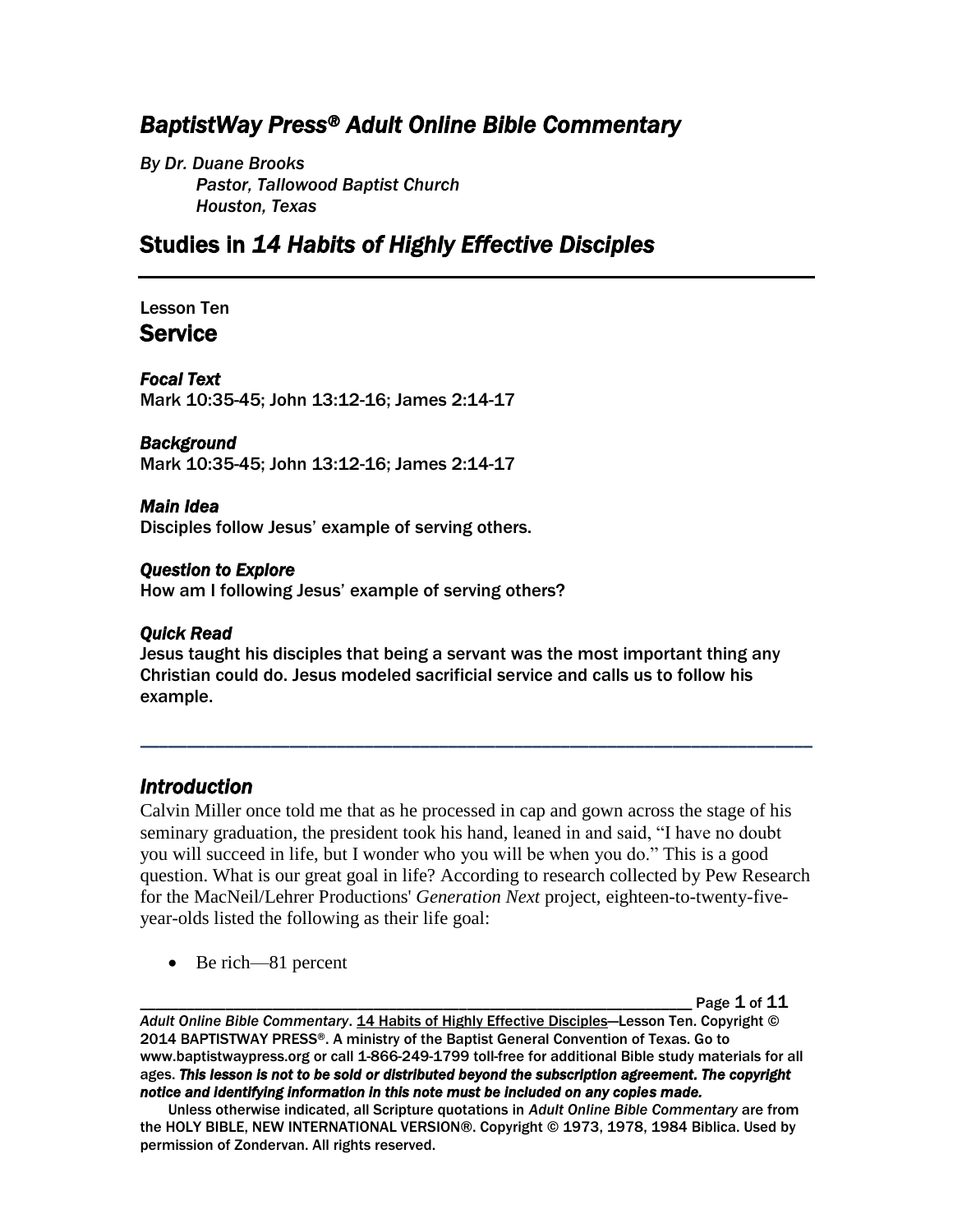- Be famous—51 percent
- Help people who need help—30 percent
- Be leaders in their community—22 percent
- Become more spiritual—10 percent

All of us have some ambition for greatness and some definition of what that might look like. 1

I remember when I was invited to join the Baylor Board of Regents the first time. I sat next to one of my heroes at the first meeting. In this august group, a distinguished pastor and mentor sat next to me. Before us were pitchers of crystal clear water and cups. I joked about sitting at his right hand and then, in a moment of feigned awe I said to him, "May I serve you a cup of water in Jesus' name?" Nonplussed, he joked in a whisper, "Sure. That is why you are here. You young guys don't know anything, but you are here to serve those of us who do."

Then taking a deep drink from the cup, he smiled and said, "And someday you might be great." Seizing the moment I whispered back, "But I don't want to be great. I want to be just like you." We laughed for a moment and he said I was more like him than I realized.

Jesus took his disciples' ongoing argument about greatness very seriously. Some of the disciples had come from the fishing boats, one from collecting taxes, and one was a revolutionary. But at the end of the day they asked, "How can I become the greatest?"

Jesus' answer is counterintuitive, and transformational, even after 2,000 years. Both Mark and John give us examples of Jesus' teaching about servanthood. Later in the Bible, (though perhaps not later chronologically) Jesus' brother James also taught about the importance of faith-confirming works in his letter to the churches.

## *Commentary*

## *Greatness through Service (Mark 10:35-45)*

After three years, Jesus' disciples had not arrived in their transformation and sanctification. Like many Christians today, they lived their lives about the same way that those who rejected Christ did. They wanted to be great and thought that greatness was found in ruling over others. But Jesus showed them a different way: he taught them that greatness lies in service.

How do we feel about being servants? I remember one time my dad invited me to go with my older brothers to work with them at our family car business on a Saturday. I was so excited, and then my older brother Dan put it in perspective for me. He said, "Look Duane – Dad is the man and I am his assistant. You are my assistant. That makes you an assistant's assistant." It was a sobering assessment of my situation.

Page 2 of 11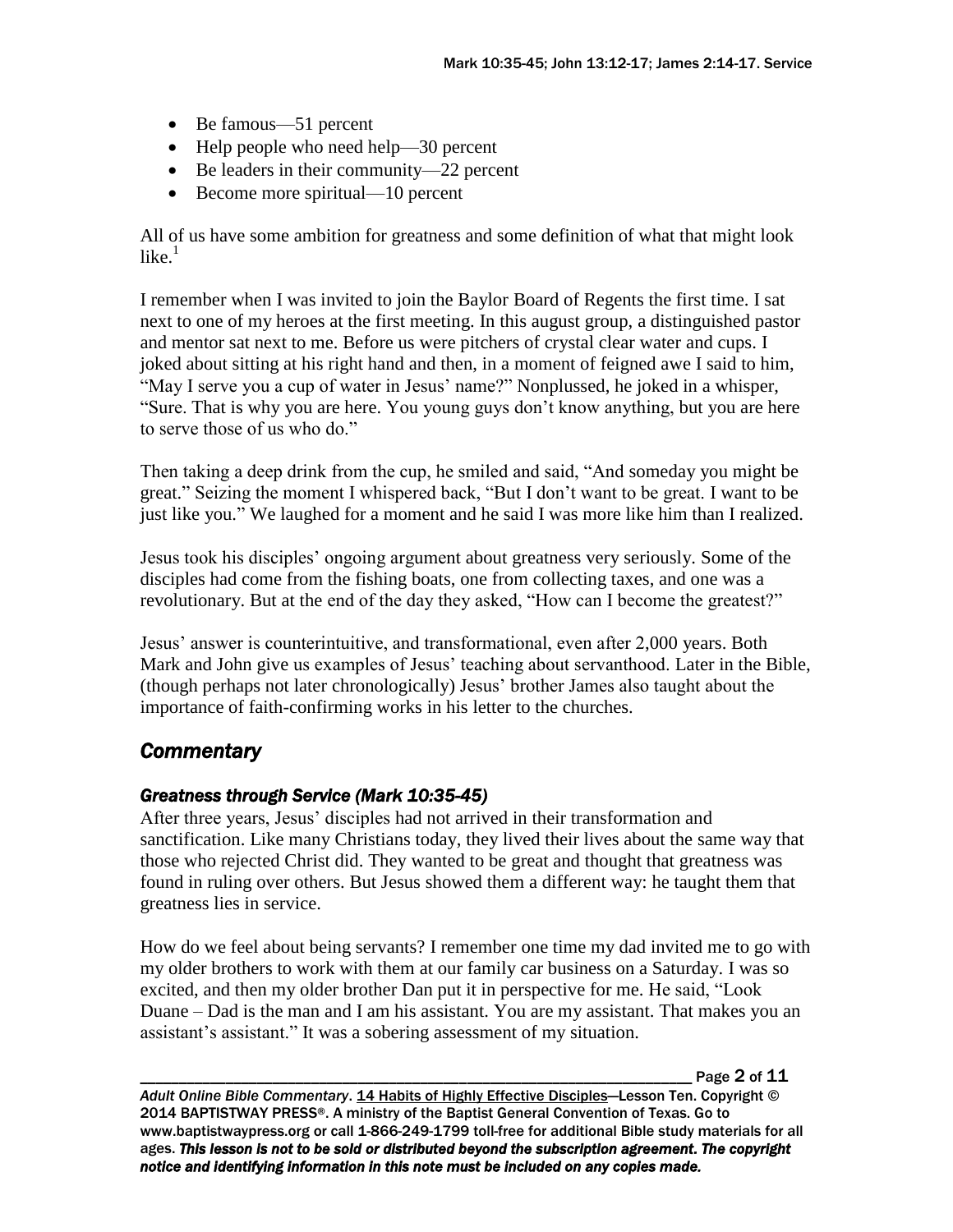Are we servants? We will know whether we are servants by the way we respond to others who treat us like servants. If we are going to live the way Jesus lived we will have to serve. When we serve we find the greatness that Jesus wants for us as his disciples.

There are two ways to achieve greatness in our world: one is the way of Machiavelli, who advised the real Borgias in the Middle Ages. He said, "Might makes right," and the "end justifies the means."<sup>2</sup> A common saying in our culture is, "It is easier to get forgiveness" than permission." Jesus, on the other hand was headed for the cross, serving humankind, and choosing to be the least. His way is the way of the gospel. Christ's call to serve helps us to examine not only what we do, but why we do it. As we serve each other we are serving Christ!

### *We Could Become Great in Our own Eyes in the World's Way by Serving Ourselves! (Mark 10:31b-37, 41-42)*

Jesus has just been talking about the cross. In fact three times he tells his disciples he is going to the cross and three times he invites them to follow his example of serving (Mark 8:31/8:34-9:1; 9:31/9:33-37; 10:32-34/10:38-45). Amazingly, while Jesus is preparing to die, James and John are conniving to become greatest among the disciples. They approached Jesus with an interesting request. "We want you to do for us whatever we ask of you."

Immature disciples want what we want when we want it. It reminds me of children who say to parents, "Just say 'yes.'" Parents say, "To what?" Our kids respond, "First, promise you will say yes." Do your parents work that way? Mine did not. Not many parents work that way.

Ashleigh Brilliant, that odd vestige of the seventies who scribbled his offbeat humor on hippie postcards, once penned: "All I ask of life is a constant and exaggerated sense of my own importance."

Matthew 20:20-28 tells us James and John even brought their mom to make the request. By some accounts, this may well have been Jesus' aunt.<sup>3</sup> Are you able to say 'no' to your aunt? One of my aunts made the suit I wore to graduation and to my speech meets. To this day, I can't think of anything that she would ask that I wouldn't do. Another aunt sent the Bible that I started to read before God called me to preach. Clearly James and John were pulling out all the stops to force Jesus' hand.

What did James and John really want? "We want you to put us at your right and your left when you come in your glory." The positions at right and left of a king were honored positions filled by his most trusted family members or advisors. By all accounts the disciples had been arguing over who was the best, the greatest. James and John were already in the inner circle of three who saw the Transfiguration. They knew they were in the top three in some order, but that was not enough for them. They wanted to be

Page 3 of 11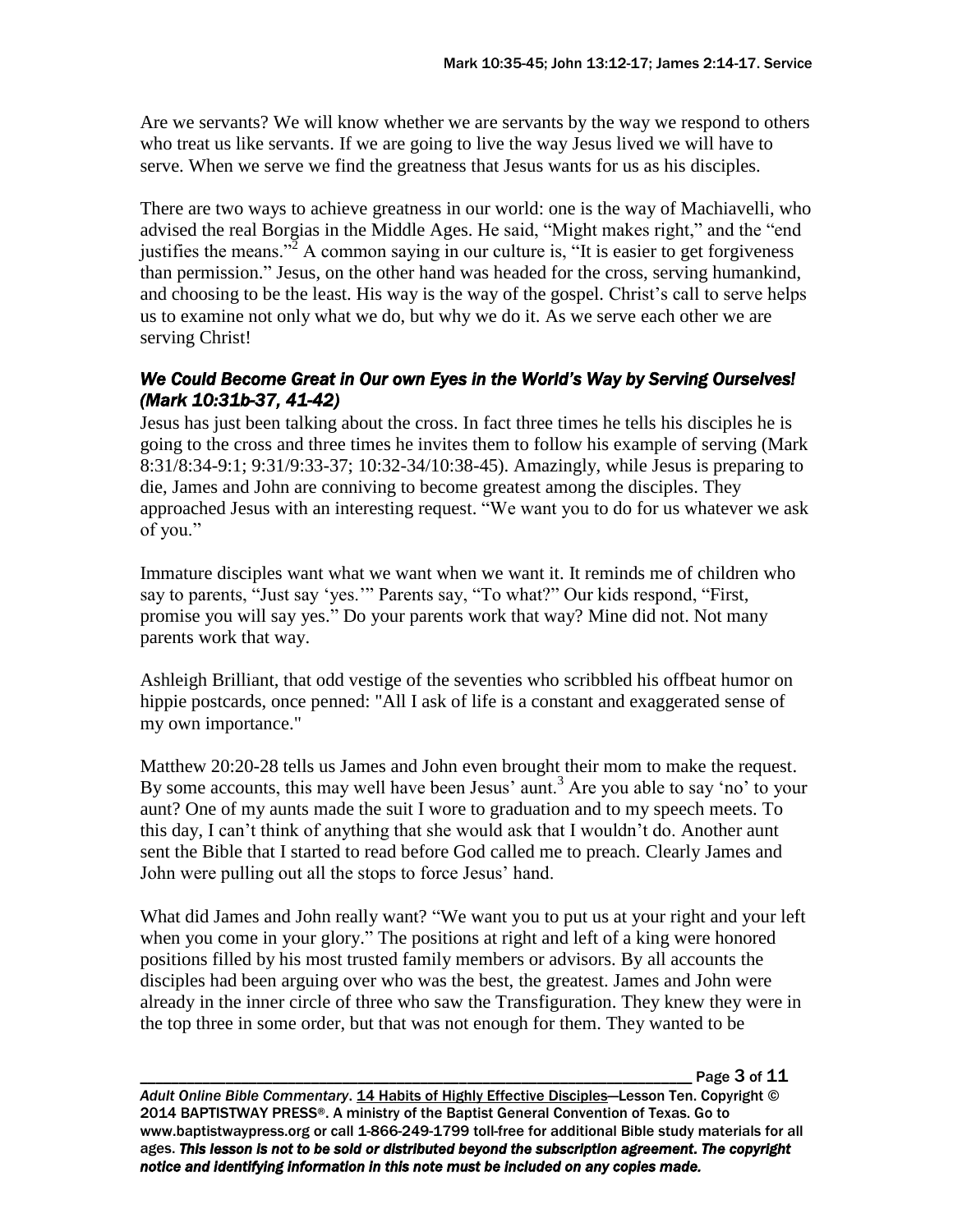numbers one and two. Most likely they were trying to edge Peter out and take their places in front of him.

I *want* to tell you I would not do that. But I'm not so sure about myself in that regard. We can even serve ourselves under the guise of serving the Lord. David Brooks wrote about the famous baseball player Alex Rodriguez,

Self-preoccupied people have trouble seeing that their [talents] come from outside themselves and can only be developed when directed toward something else outside themselves. Enclosed in self, they come to believe that their talents come from self, and are for [themselves] … Locked in a cycle of insecurity and selfvalidation, their talents are never enough, and they end up devouring what they have been given.<sup>4</sup>

At the end of the day we have to get over ourselves in order to serve others.

Jesus patiently asked James and John, "Can you drink the cup I drink and be baptized with my baptism?" Jesus is asking them if they are willing to die. Dietrich Bonhoeffer, who gave his life as a martyr in World War II wrote, "When Christ calls a person to follow him, he bids him come and die." They gave the right answer. "We can." Indeed, Jesus asserts, they will have their chance. Not long afterward, Jesus was arrested and they ran. Jesus' words were fulfilled when James became the first martyr among the apostles (Acts 12:1-2).

#### *We Could Become Great in God's Eyes by Serving God and His People (Mark 10:41- 45)*

All of this made the other ten apostles angry. Were they angry because James and John wanted to be great? Or did they wish they had asked before James and John? This may well the backdrop for Peter promising, "Even if all fall away, I will not" (Mark 14:29). His bravado may have been rooted in his jealousy. Perhaps Judas was also stirred at this moment to betray Jesus.

At this point Jesus called a team meeting of the apostles and spelled it out. There are basically two ways to live: the way of the world and the way of the Word! The disciples knew that the Gentile rulers "Lord it over" and exercised authority over their subjects. Isn't this still the pattern for many political and business leaders in the world?

Years ago I heard Leith Anderson talk about an unusual bike race in India. The race was a timed race. Whoever went the shortest distance in an hour staying on their pedals the whole time won the race. It sounds counterintuitive, doesn't it? Just imagine if we were in that race but didn't know the rules. We might take off and leave everybody behind, thinking, "Wow, I am killing it. No one will catch me." Meanwhile an hour later the winner would be crowned near the start line.

Page  $4$  of  $11$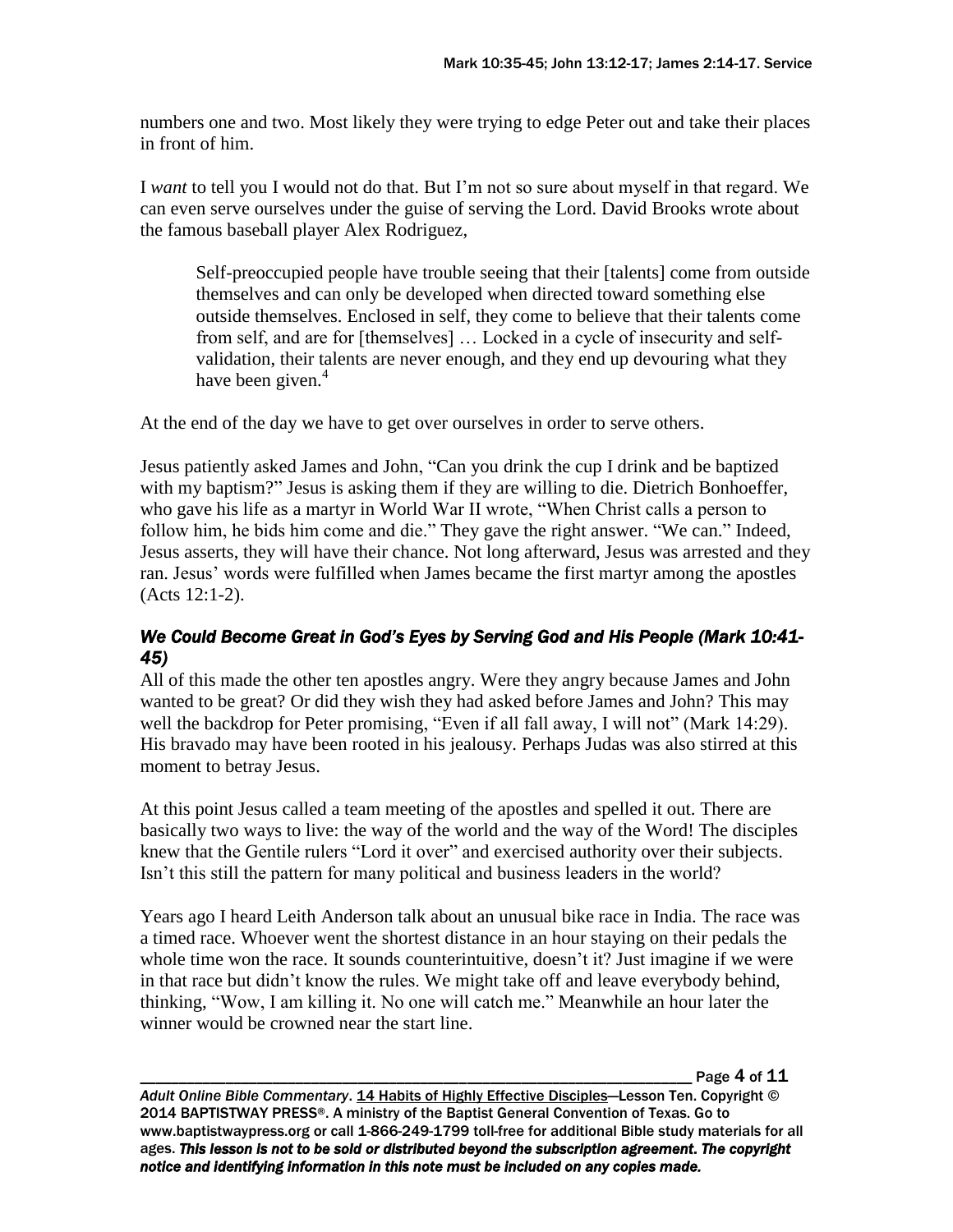The kingdom of God is counterintuitive. All of our lives we have observed people stepping on others to get ahead. We have heard it is good to be served. Now in the great Luby's line of life, Jesus tells us to put on aprons and ask, "May I serve you today?"

Greatness finally resides in servanthood. Mark used the word *diakonia* which means "through the dust." The servant kicks up dust waiting on tables. The one who wants to be first, needs to be slave of all. Jesus literally wanted them to serve each other.

Some years ago I was pitching a baseball to my seventh grade son on a large baseball diamond so that he could practice hitting. The downside, of course, was the need to stop and collect the baseballs sprayed all over the outfield. Just then, the high school quarterback, a member of our church came jogging by. He asked me if he could shag the fly balls and throw them in. Why would a high school quarterback do the hard work of catching fly balls? As I helped with his wedding recently I was reminded that he is a dedicated follower of Jesus Christ.

Who washes feet? Latin American theologian Rene Padilla remembered vividly one of his early encounters with pastor and theologian John R.W. Stott. On the previous night they had arrived in Bariloche, Argentina, in the middle of a heavy rain. The street was muddy and, as a result, by the time we got to the room that had been assigned to us, our shoes were covered with mud.

In the morning, as I woke up, I heard the sound of a brush—John was busy, brushing my shoes. "John!," I exclaimed full of surprise, "What are you doing?" "My dear René," he responded, "Jesus taught us to wash each other's feet. You do not need me to wash your feet, but I can brush your shoes."<sup>5</sup>

Martin Luther King, Jr. said, "Everybody can be great because anybody can serve. You don't have to have a college degree to serve. You don't have to make your subject and verb agree to serve. You only need a heart full of grace. A soul generated by love."<sup>6</sup>

There is no way to become truly great as a Christian apart from a willingness to serve others. And why would we do it? Because we are followers of the one who did not come to be served but to serve and to give his life as a ransom for many. What did Jesus mean? Christians were sold into slavery to sin. Jesus paid the ransom to set us free from our captivity.

Remember when Jesus died there were men on his right and left. When we are willing to join him on the cross, we will make a difference in the world. We are assistant's assistants. We have been selected as servants of a Servant! The good news is we are servants of the greatest Servant of all – Jesus Christ, who now reigns as Sovereign over the universe.

## *Improving Our Serve (John 13)*

Page 5 of 11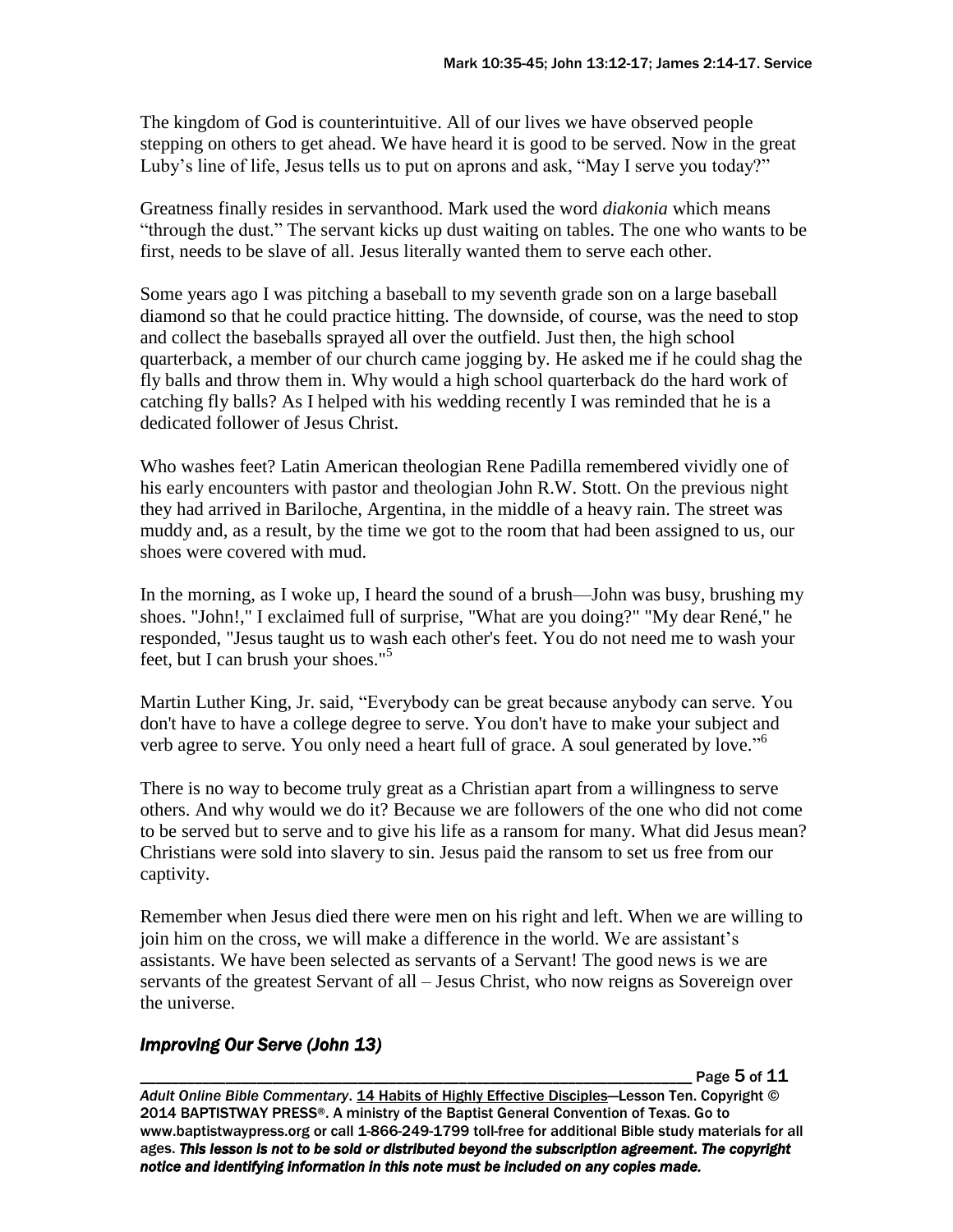Jesus practiced what he preached. On the night before his crucifixion, his disciples were still debating over who would be the greatest. So Jesus gave them an object lesson by washing their feet. Then he told them to do the same for each other.

### *The Motive for Serving (John 13:1-4)*

We serve because we are secure in God's love. More than any other Gospel, John shows us all that Jesus *knew*. John 1:47-48 tells us that he *knew* Nathaniel under the tree. John 6:13 tells us that he *knew* he was going to multiply the fish and loaves.

Here we see that Jesus knew three things: First, He *knew* the time in God's plan and purpose. "The hour has come . . ." Jesus lived life on G.S.T.: God's Standard Time. He lived his life according to God's timetable for him. In chapter 2 he said to his mom, "My hour has not yet come;" In John 12:23, the hour has come. In Matthew 26:18 he said, "The appointed time has come."

Second, Jesus *knew* he was guarded by God's power (John 13:3). Jesus well understood that he was going to be betrayed (v. 2, vv. 10-11). He *knew* all this and v. 4 says, "So, he served . . ." He served not because he was powerless, but because he was powerful. One of our misconceptions about servants is that they are just too weak to do anything else. The lesson of Jesus' knowledge is important. The things which he *knew*, led him to *do*!

A few years ago, a good friend of mine left the corporate world to become a volunteer church administrator in a small mission church. I asked him one time, "What do you do there?" He said, "I do the same thing your church administrator does." I said, "No you don't. What do you do?"

He said, "Every Saturday night, I set up the chairs in the school gym, and every Sunday afternoon, I take them down." He used to pay people to pay people to do that kind of work, but by taking down those chairs, he demonstrates to the whole congregation what it means to serve.

At St. Bede's Episcopal church in Santa Fe, New Mexico there is a hand-lettered sign that hangs over the only door into the sanctuary and it reads: SERVANT'S ENTRANCE. There isn't any way in or out of that church except through the service door. Jesus says in v. 17, "Now that you know these things, you will be blessed if you do them." He had already said in 12:26, "Whoever serves me must follow me; and where I am, my servant also will be. My Father will honor the one who serves me."

Third, Jesus *knew* who would betray him (13:11). Can we believe Jesus washed the feet of the man who sold him to the chief priests and Pharisees? Jesus lived what he believed.

#### *The Method of Servanthood (John 13:12-17)*

Servants absolutely abdicate their rights! If anybody had a right to be served it was Jesus. He was the Son of God. Yet he said, "I did not come to be served, but to serve and to give

Page 6 of 11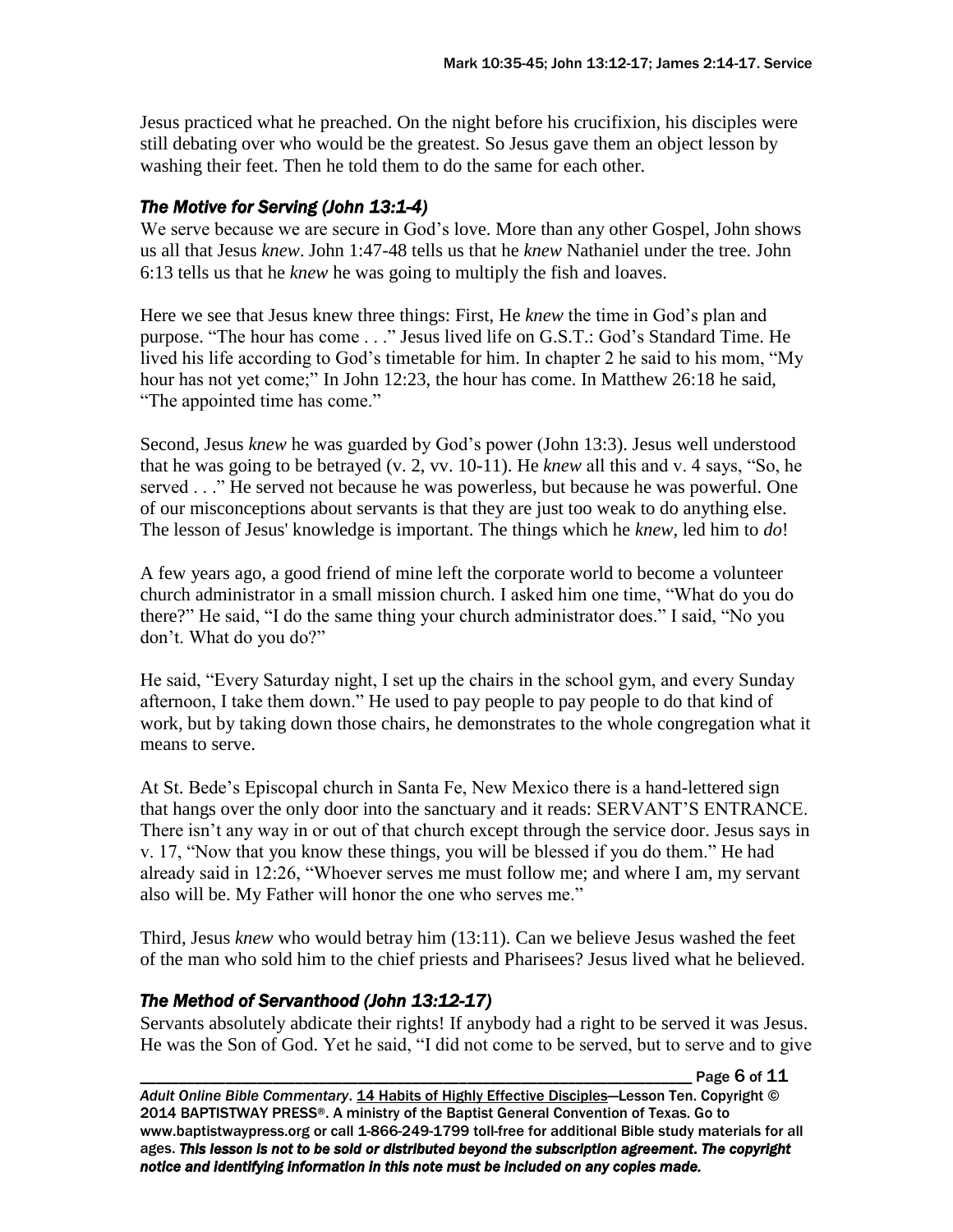my life as a ransom . . ." Listen to the description of his power: He knew how strong he was, yet he laid down his outer garments and assumed the role and the attire of a slave.

So Jesus the Lord and Master (13:13;16) voluntarily and volitionally laid down his rights in order to care for the disciples he loved. As his followers, they too, would have to lay down their rights. Jesus knew Pentecost was coming and how greatly God would use Peter, so he washed his feet as a reminder of how important it is to serve.

Peter may have had difficulty with being served because he had a hard time serving (13:8). In fact on a trip to Israel in 2000 we participated in a simulation of the Last Supper, and the insights were magnificent. The way the meal is described in 13:22-27, I envisioned John at the head of the table, Jesus beside him, and Judas Iscariot as the guest of honor. This would have placed Peter who desperately wanted to be first, in the position of the servant. There he could get John's attention (vv. 22-24) and there he would be the last to have his feet washed. Peter was in the natural position to wash their feet, but refrained, so Jesus washed their feet.

This may seem like a meaningless exercise to us, but having been over there, I have to tell you how important it is. Dirt abounds in the Holy Land. In a world where there was little pavement, Jesus and his disciples must have had dirty feet. The slave or servant would wash the feet, but somebody fell down on the job. So Jesus assumed that role. He laid down his rights to show his disciples that they could do the same.

#### *The Meaning of Servanthood: Servants appraise the value of others' lives more highly than they value their own (John 13:34-35)*

What does Jesus' washing of their feet mean? The key is found in v. 1, when it says, "Having loved his own who were in the world, he now showed them the full extent of his love." The literal rendering might be, "He loved them to the end" or he showed them how far love really goes. The disciples' greatest concern at that moment was personal greatness but their greatest need was to love each other.

Jesus was trying to teach them that true love is manifested in servanthood. Later, he says, "By this will all men know you are my disciples, if you love one another" (13:35). Jesus loved them so much, he wouldn't settle for less than their greatest and highest need.

If you think this moved them, then consider what the rest of the evening did. This was just a parable of what he was about to do when he laid down his life for them. We remember that Judas Iscariot was at the dinner. Jesus washed the feet of the man who would betray him. Is there anybody we would refuse to serve?

In his book, *Conspiracy of Kindness*, Steve Sjogren tells about how his church led a revolution in their city by serving people. They washed people's cars for free and would not accept a love offering. They went to downtown Cincinnati and found cars that were at parking meters that had expired or were about to expire. They fed the meter and left a

Page 7 of 11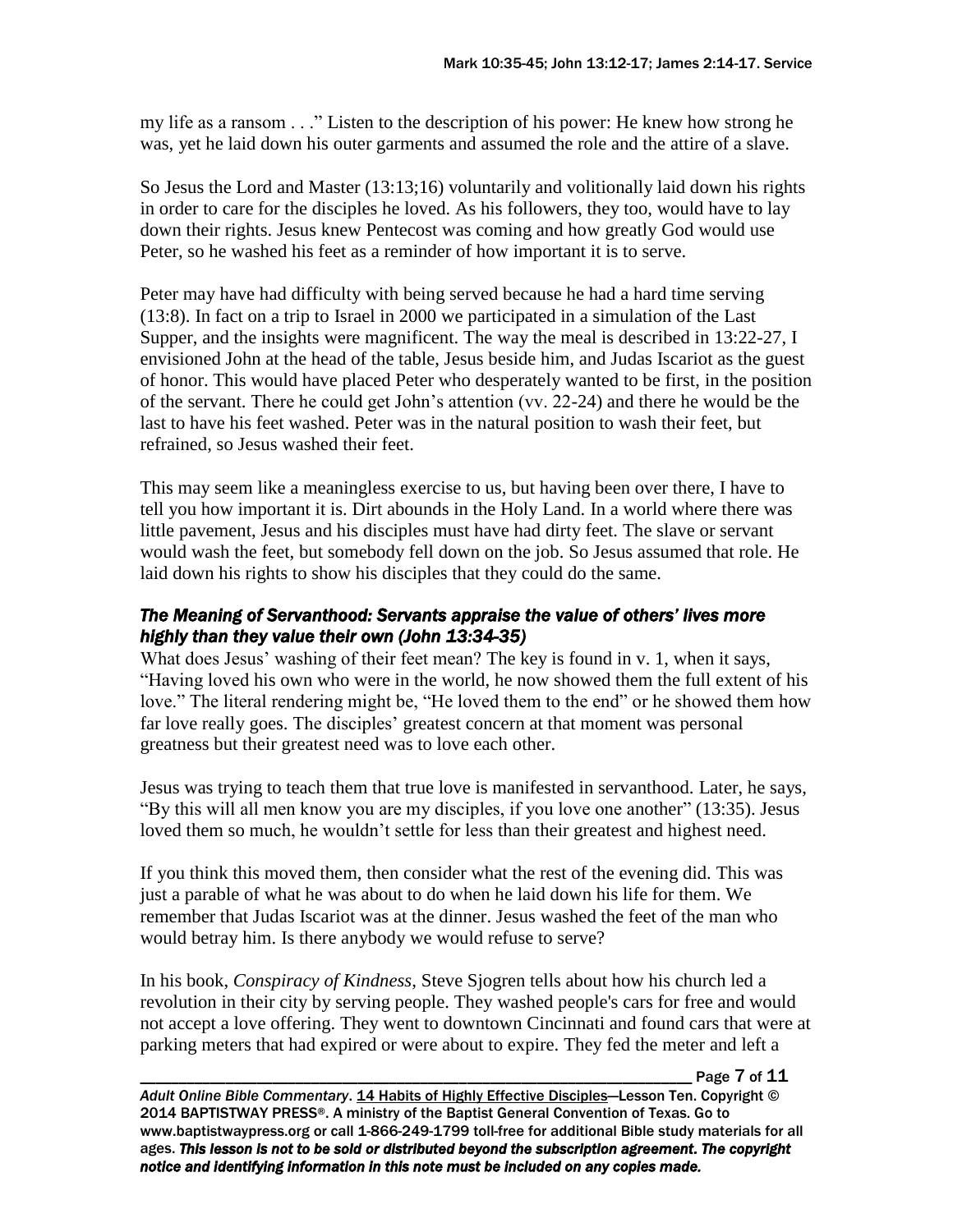note, "While you were gone, we fed your parking meter to show you God's love in a practical way. If there is anything further we can help you with, please call us at 671- 0422."

One woman who benefited from this act of service called the AM Talk Radio station and asked, "What kind of people do this for other people?" They go into laundromats and meet the people coming in, by putting quarters in the machines and saying, "Hot water or cold?" When the person responds, they explain, "We are a group of Christians doing a community service project to show God's love in a practical way. We want to pay for your wash this morning to demonstrate God's love to you."<sup>7</sup>

When you go to the airport do you ever have your shoes shined? I am usually in a hurry, but occasionally I stop. It feels good. You get up on a high chair that resembles a throne for all to see. Then somebody washes the dust and waxes the wear off of your shoes. Brennan Manning had his shoes shined one day by a man and then, when he paid, he tipped him and said, "Now it is your turn. You get in the chair." Then Brennan Manning shined the shoes of the shoe shine man. The man wept.<sup>8</sup>

Who shines shoes at your place of business? How can you serve them today? Servanthood is still the only path to greatness. And Jesus did more than wash feet, he went to the cross and gave his life as a ransom for many.

### *Faith Works (James 2:14-17)*

James provides the most succinct summary of putting faith into action. Faith works. At least, authentic faith does. James poses two questions: "What good is it my brothers if a man claims to have faith but has no deeds? Can such faith save him?" (James 2:14). In other words, once we are saved by faith, what role do our works play in salvation? For example if a Christian brother or sister is without clothing and in need of food and someone speaks the right words but offers no help, what good would that do? The obvious answer is no good at all.

In Paul's letter to the Ephesians he argues extensively and effectively for the concept of salvation by faith alone, "For it is by grace you have been saved, through faith – and this is not from yourselves, it is the gift of God – not by works, so that no one can boast" (Ephesians 2:8-9).

Thankfully Paul does not stop there, but adds that we are "…God's workmanship, created in Christ Jesus to do good works, which God prepared in advance for us to do." We do well to emphasize that our works do not save us. We are saved by faith alone. Perhaps James would agree and add, "We are saved by faith alone, *but not by faith that is alone*. Faith without works is dead. Real faith works." What are we doing to demonstrate that our faith is alive?

Page 8 of 11

*Adult Online Bible Commentary*. 14 Habits of Highly Effective Disciples—Lesson Ten. Copyright © 2014 BAPTISTWAY PRESS®. A ministry of the Baptist General Convention of Texas. Go to www.baptistwaypress.org or call 1-866-249-1799 toll-free for additional Bible study materials for all ages. *This lesson is not to be sold or distributed beyond the subscription agreement. The copyright notice and identifying information in this note must be included on any copies made.*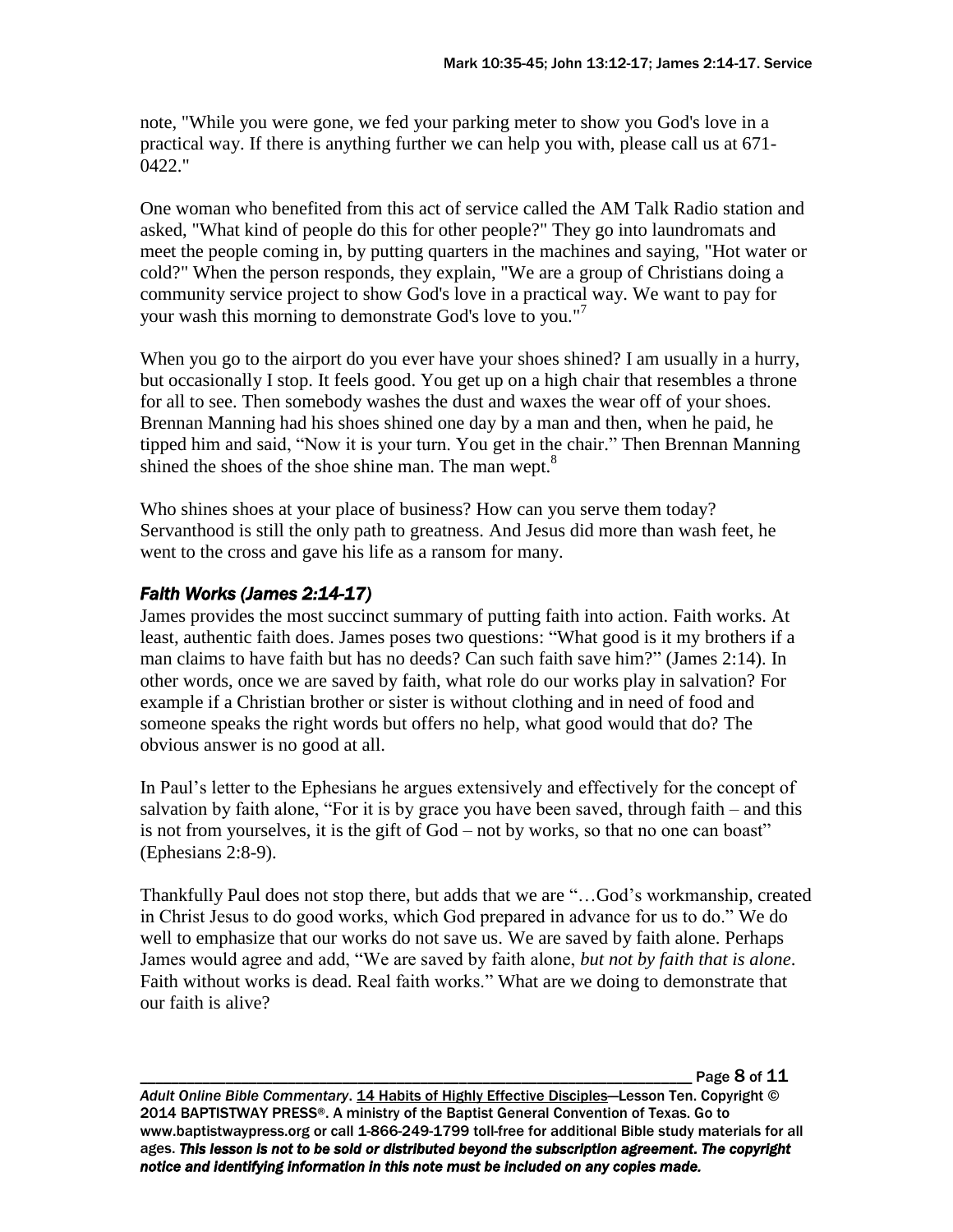## *Conclusion*

In my work with universities, I get to meet some of the most amazing students. Some of my former students have joined us on staff at Tallowood. Many serve Christ in other places.

Recently, at a graduation dinner I heard a young woman named Jolene Damoiseaux tell her story. She said in her orientation at Baylor they challenged her to get lost in something bigger than herself. As part of her pre-med program she studied the problem of maternal mortality.

In Kenya, 360 out of every 100,000 pregnancies end in the mother's death because of complications in labor. That is a multiple of thirty-six times the risk compared to pregnant women in the United States. Often the Kenyan women die from readily treatable illnesses and infection. Jolene wondered why.

Later she visited Kenya on a mission trip and interviewed ninety of the moms, sitting in the lush grass or in a mud hut in a rainstorm with water dripping through the roof. What she learned was that the moms in the villages would love to have their babies in the hospitals, but they cannot get there. For them, it would mean, in some instances, walking three miles to the clinic after labor begins, with one child on their backs, three others in tow, and the food to survive balanced on her head. Many choose to have a home birth or use a midwife instead of making the treacherous journey while in the throes of labor.

Damoiseaux started "Mothers on the Move" after receiving a \$1,500 grant from the Baylor Interdisciplinary Poverty Initiative. When one of the women goes into labor, she can call a designated hotline for the "Mothers on the Move" program, and a local representative will arrange for a motorbike taxi to take her to the Sigoti Health Center. The health center covers the cost of the ride, which is about \$5, and is reimbursed by "Mothers on the Move." The program also covers a \$10 car ride from the health center to a regional hospital for mothers who must have a C-section or face other labor complications.

I found myself thinking that night: this is greatness! It will not show up on the stock market. She will not land in an athletic hall of fame. But her life is making a difference. This is just one example. There are lots of ways to make a difference. Faith without works is dead.

Real faith works.

So let's put our faith to work today by serving others in Jesus' name.

Page 9 of 11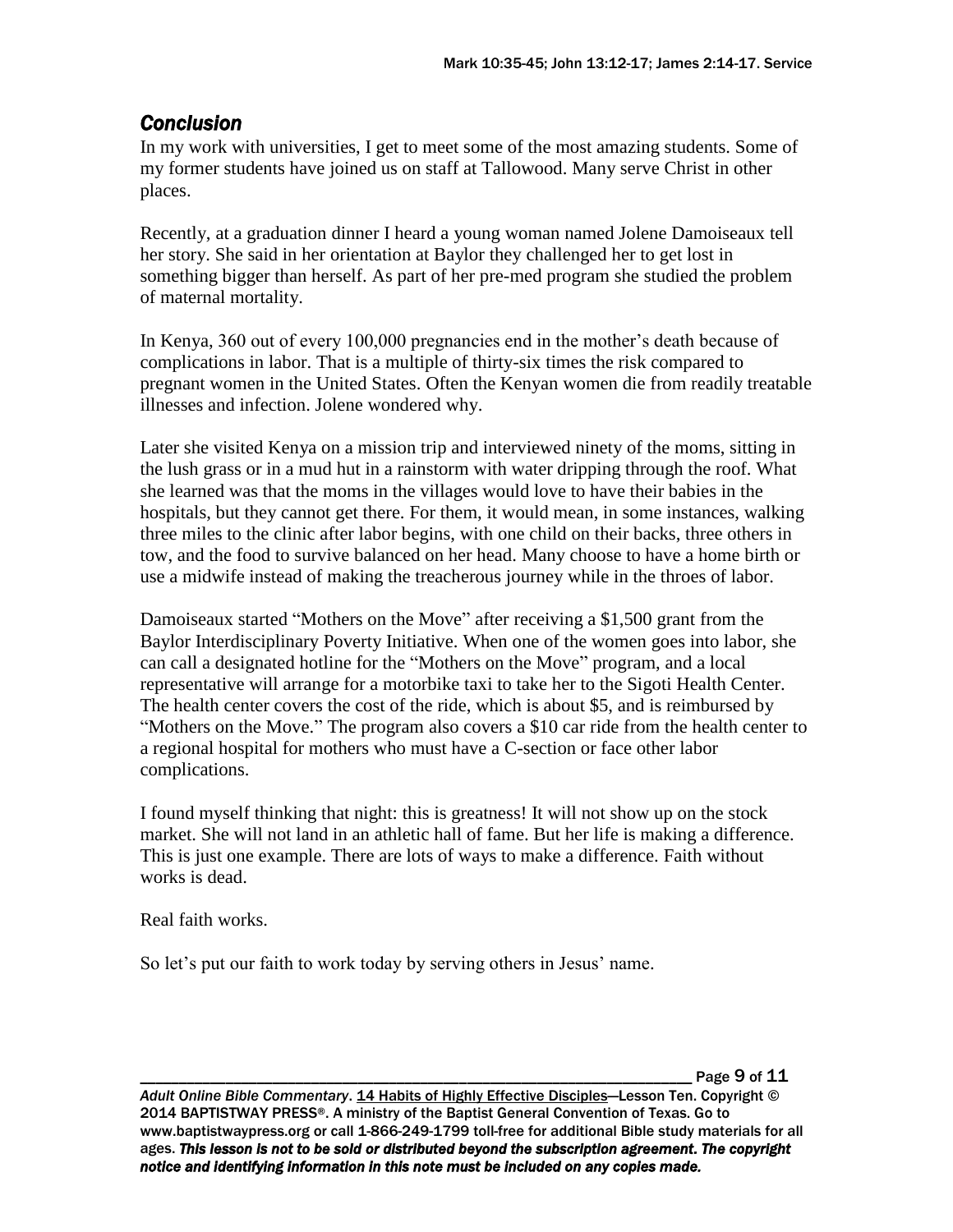#### *Meet the Writer: Dr. Duane Brooks*

Dr. Duane Brooks has been the pastor at Tallowood Baptist Church in Houston, TX since 1998. He has been a member of the Texas Baptist Executive Board and the Human Welfare Board of the BGCT. Dr. Brooks is currently Adjunct Professor at Houston Baptist University and serves on the Board of Regents at Baylor University. He holds the Ph.D. from Baylor University.

\_\_\_\_\_\_\_\_\_\_\_\_\_\_\_\_\_\_\_\_\_\_\_\_\_\_\_\_\_\_\_\_\_\_\_\_\_\_\_\_\_\_\_\_\_\_\_\_\_\_\_\_\_\_\_\_\_\_\_\_\_\_\_\_

Duane was called to preach while in middle school in Germany and ordained in Great Falls, Montana. He has served as pastor in four Texas Baptist churches - New Hope Baptist Church in Cedar Park, Williams Creek Baptist Church in Mart, and Pleasant Grove Baptist Church in Rosebud. Duane and his wife, Melanie, have two sons, Graham and Chase, and a daughter, Casey.

| See www.baptistwaypress.org for additional study materials on                                                                                                                                                               |
|-----------------------------------------------------------------------------------------------------------------------------------------------------------------------------------------------------------------------------|
| 14 Habits of Highly Effective Disciples                                                                                                                                                                                     |
| and more than fifty other Bible studies by BaptistWay Press <sup>®</sup> ,<br>or call 1-866-249-1799 (M-Fri 8:30 a.m.-5:00 p.m. central time).                                                                              |
| Another book by Dr. Brooks,<br>This Magnificent Salvation: What Salvation Means in a World Like This,<br>is also available from BAPTISTWAY PRESS®.<br>The price is only \$7.95 each plus shipping and any applicable taxes. |
| See www.baptistwaypress.org for a free Teaching Guide and PowerPoint®<br>presentation for This Magnificent Salvation: What Salvation Means in a World Like<br>This.                                                         |

Page 10 of 11

 $\frac{1}{2}$  [www.gseis.ucla.edu.](http://www.gseis.ucla.edu/) (2005) [www.pewresearch.org.](http://www.pewresearch.org/) (1-9-07) [http://www.nextgenerationproject.org/.](http://www.nextgenerationproject.org/)

<sup>2</sup> Niccolo Machiavelli, *The Prince,* translated by N.H. Thomson. Vol. XXXVI, Part 1. The Harvard Classics (New York: P.F. Collier & Son, 1909–14; Bartleby.com, 2001. [www.bartleby.com/36/1/.](http://www.bartleby.com/36/1/) [accessed July 9, 2014].

*Adult Online Bible Commentary*. 14 Habits of Highly Effective Disciples—Lesson Ten. Copyright © 2014 BAPTISTWAY PRESS®. A ministry of the Baptist General Convention of Texas. Go to www.baptistwaypress.org or call 1-866-249-1799 toll-free for additional Bible study materials for all ages. *This lesson is not to be sold or distributed beyond the subscription agreement. The copyright notice and identifying information in this note must be included on any copies made.*